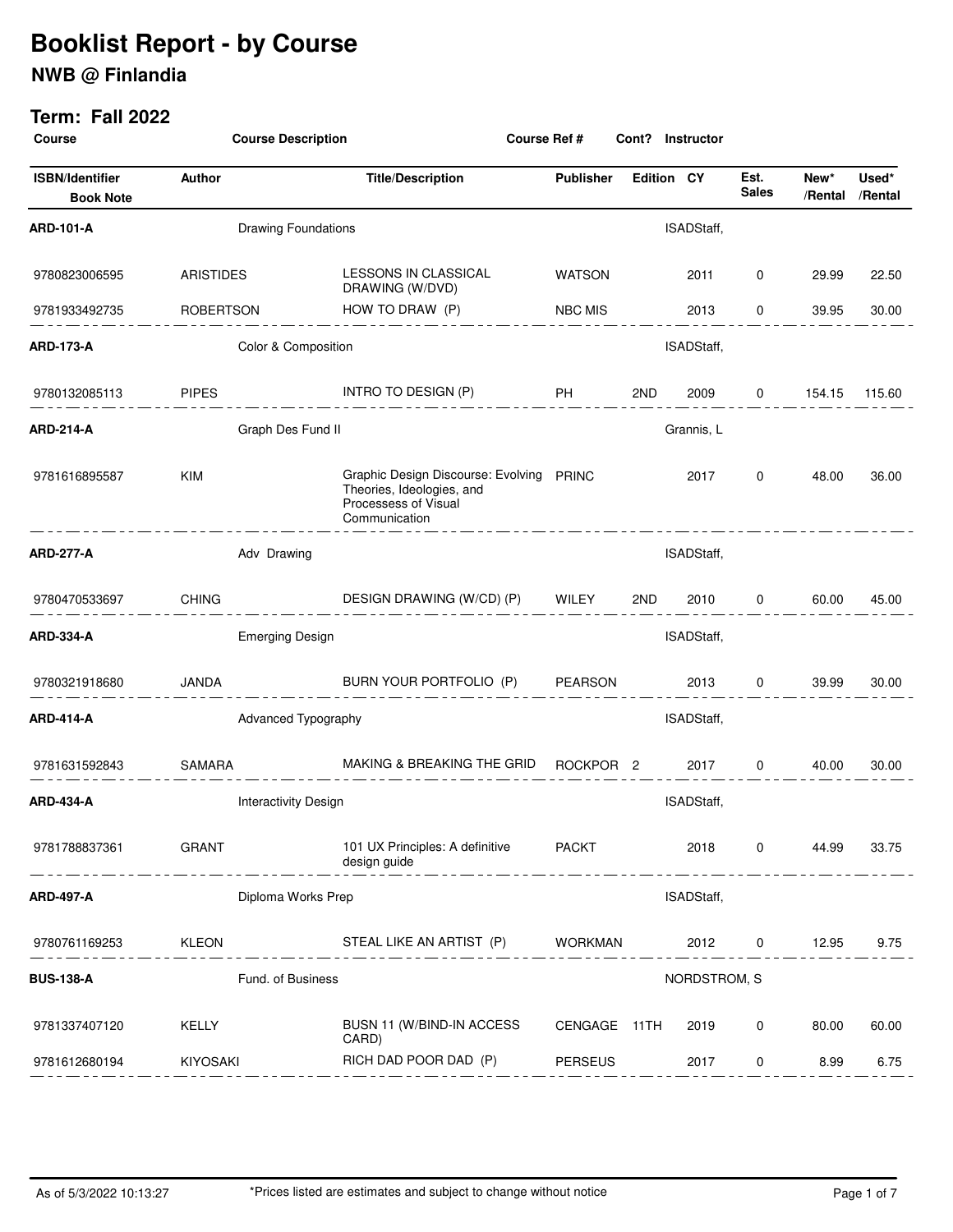## **NWB @ Finlandia**

| <b>Course</b>                              |                                                   | <b>Course Description</b><br>Course Ref #<br><b>Instructor</b><br>Cont?                                    |                                       |                   |                     |                                      |                         |        |
|--------------------------------------------|---------------------------------------------------|------------------------------------------------------------------------------------------------------------|---------------------------------------|-------------------|---------------------|--------------------------------------|-------------------------|--------|
| <b>ISBN/Identifier</b><br><b>Book Note</b> | Author                                            | <b>Title/Description</b>                                                                                   | <b>Publisher</b>                      | <b>Edition CY</b> |                     | Est.<br><b>Sales</b>                 | New*<br>/Rental /Rental | Used*  |
| <b>BUS-201-A</b>                           | Prin. Fin. Acct. I                                |                                                                                                            |                                       |                   | CONT SIEDERS, LAURA |                                      |                         |        |
| 9781618533104                              | <b>WALLACE</b><br>____________________________    | Financial and Managerial<br>Accounting for Undergraduates                                                  | CAMB BU 0                             |                   |                     | $\overline{0}$<br>__________________ | 173.35                  | 40.00  |
| <b>BUS-301-A</b>                           | Interm. Account I                                 |                                                                                                            |                                       |                   | CONT SIEDERS, LAURA |                                      |                         |        |
| 9781260356755                              |                                                   | <b>Connect Access for Intermediate</b><br>Accounting                                                       | MCG                                   |                   | 2020                | 0                                    | 147.50                  |        |
| 9781260696325                              | SPICELAND<br>_ _ _ <u>__</u> _ _ <u>__</u> _ _ __ | INTERMEDIATE ACCOUNTING<br>(LOOSE-LEAF)(W/NEW ACCESS<br>CARD)                                              | MCG                                   | 10                | 2020                | 0<br>__ _ _ _ _ _ _ _ _ _ _ _ _      | 248.70                  | 186.50 |
| <b>BUS-346-A</b>                           | <b>Marketing Comm</b>                             |                                                                                                            | <b>KRUZICH, GARY</b>                  |                   |                     |                                      |                         |        |
| 9780136849827                              | <b>CLOW &amp; BAACK</b>                           | Pearson eText Integrated<br>Advertising, Promotion, and<br>Marketing Communications --<br>Access Card, 8/e | PEAHE                                 | 8th               | 2018                | $\mathbf 0$                          | 46.61                   |        |
| 9781337407120                              | KELLY<br>_ _ _ __ _ _ __ _ _ _ __ _ _             | BUSN 11 (W/BIND-IN ACCESS CENGAGE 11TH<br>CARD)                                                            |                                       |                   | 2019                | $\mathbf 0$                          | 80.00                   | 60.00  |
| <b>BUS-348-A</b>                           | <b>Relationship Sales</b>                         |                                                                                                            |                                       | KRUZICH, GARY     |                     |                                      |                         |        |
| 9781260316629                              | <b>FUTRELL</b><br>____________                    | ABC'S OF RELATIONSHIP<br>SELLING THROUGH SERVICE<br>(LOOSE-LEAF)                                           | <b>MCG</b><br>_______________________ | 13                | 2019                | 0                                    | 163.99                  | 123.00 |
| <b>BUS-352-HA</b>                          | Sprt Bus & Finance                                |                                                                                                            | NORTDSTROM, S                         |                   |                     |                                      |                         |        |
| 9781940067230                              | HOWARD                                            | FINANCING SPORT (P)                                                                                        | <b>EIT</b>                            | 4TH               | 2018                | $\mathbf{0}$                         | 129.35                  | 97.00  |
| <b>BUS-356-HA</b>                          | SPORTS COMM & PR                                  |                                                                                                            |                                       |                   | NORDSTROM, S        |                                      |                         |        |
| 9781492589389                              | <b>STOLDT</b><br>. <u>.</u>                       | <b>SPORT PUBLIC</b><br><b>RELATIONS(W/NEW ACCESS</b><br>CARD)                                              | HUMAN K 3                             |                   | 2020                | 0                                    | 102.00                  | 76.50  |
| <b>BUS-401-HA</b>                          | Adv Accounting                                    |                                                                                                            |                                       |                   | SIEDERS, LAURA      |                                      |                         |        |
| 9781260260052                              |                                                   | Advanced Financial Accounting 12e<br>(LL w/ Connect)                                                       | MCG                                   |                   | 0                   | 0                                    | 235.33                  |        |
| 9781260165111                              | <b>CHRISTENSEN</b>                                | ADVANCED FINANCIAL<br><b>ACCOUNTING</b><br>(LOOSE-LEAF)(W/OUT ACCESS<br>CARD)                              | MCG                                   | 12                | 2019                | 0                                    | 174.95                  | 131.20 |
| 9781260165098                              | <b>CHRISTENSEN</b>                                | ADVANCED FINANCIAL<br>ACCOUNTING (NEW ACCESS<br>CARD ONLY)                                                 | MCG                                   | 12                | 2018                | 0                                    | 146.70                  | 110.00 |
|                                            |                                                   |                                                                                                            |                                       |                   |                     |                                      |                         |        |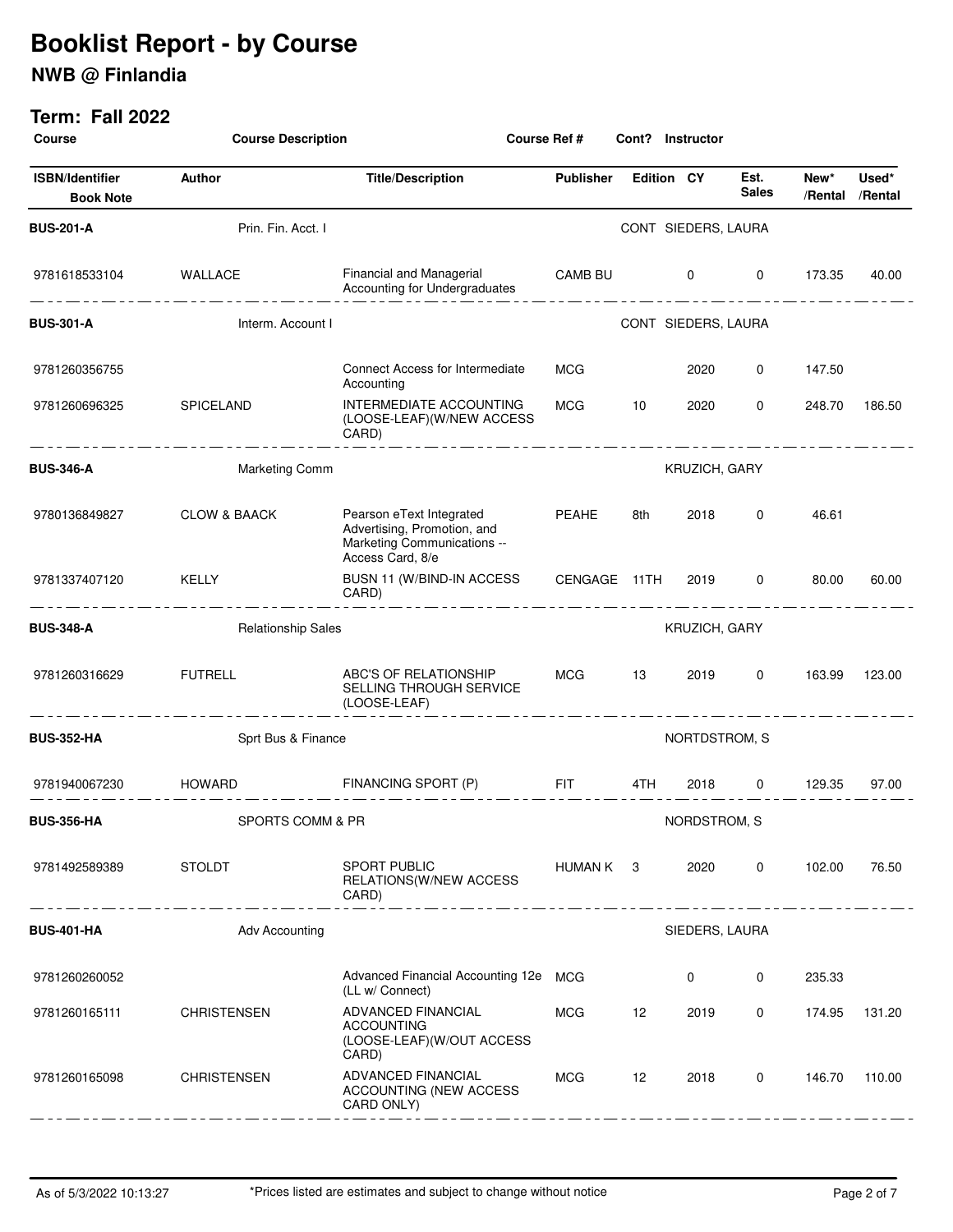## **NWB @ Finlandia**

| <b>Course</b>                              | <b>Course Description</b> |                                                                                                       | Course Ref #     |                   | Cont? Instructor |                      |                         |        |
|--------------------------------------------|---------------------------|-------------------------------------------------------------------------------------------------------|------------------|-------------------|------------------|----------------------|-------------------------|--------|
| <b>ISBN/Identifier</b><br><b>Book Note</b> | Author                    | <b>Title/Description</b>                                                                              | <b>Publisher</b> | <b>Edition CY</b> |                  | Est.<br><b>Sales</b> | New*<br>/Rental /Rental | Used*  |
| <b>BUS-428-HA</b>                          | Sr. Pract. Man. Acct      |                                                                                                       |                  |                   | SIEDERS, LAURA   |                      |                         |        |
| 9781119286547                              | PARMENTER                 | The Financial Controller and CFO's WILEY<br>Toolkit: Lean Practices to Transform<br>your Finance Team |                  | 3rd               | 2016             | $\mathbf 0$          | 49.95                   | 37.50  |
| <b>BUS-454-HA</b>                          | Facility/Event Mgt        |                                                                                                       |                  |                   | NORTDSTROM, S    |                      |                         |        |
| 9781284034790                              | <b>AICHER</b>             | SPORT FACILITY & EVENT<br>MANAGEMENT<br>____________                                                  | J&B              |                   | 2016             | $\mathbf 0$          | 181.30                  | 135.95 |
| <b>COM-108-D</b>                           | Fund Pub Speaking         |                                                                                                       |                  |                   |                  | HEINONEN, KRISTIE    |                         |        |
| 9781457670404                              | <b>O'HAIR</b>             | POCKET GUIDE TO PUBLIC ST MART<br><b>SPEAKING</b>                                                     |                  | 5TH F             | 2016             | $\mathbf{0}$         | 40.00                   | 25.00  |
| <b>CRJ-101-A</b>                           | Introdution to CJ         |                                                                                                       |                  |                   | GEE, R           |                      |                         |        |
| 9780197546963                              | LAW                       | Criminal Justice: The Essentials OUP                                                                  |                  | 6TH C             | 2021             | $\overline{0}$       | 44.95                   | 33.75  |
| <b>CRJ-325-A</b>                           | <b>Comm Corrections</b>   |                                                                                                       |                  |                   | GEE, R           |                      |                         |        |
| 9780521356688                              | <b>BRAITHWAITE</b>        | CRIME, SHAME &<br>REINTEGRATION (P)                                                                   | CAMBRID          |                   | 1989             | 0                    | 34.99                   | 26.25  |
| 9780195105438                              | PETERSILIA                | <b>COMMUNITY CORRECTIONS</b>                                                                          | <b>OXF</b>       |                   | 1998             | 0                    | 49.95                   | 37.50  |
| <b>ENG-103-B</b>                           | College English I         |                                                                                                       |                  | DEKKER, CAROLYN   |                  |                      |                         |        |
| 9781943735006                              | <b>SMITH</b>              | BLACK MOVIE (P)                                                                                       | NBC MIS          |                   | 2015             | $\overline{0}$       | 12.00                   | 9.00   |
| <b>ENG-103-ZA</b>                          | College English I         |                                                                                                       |                  |                   | Broemer, Marlene |                      |                         |        |
| 9780547485850                              | <b>MOORE</b>              | 100 YEARS OF THE BEST<br>AMERICAN SHORT STORIES                                                       | HM TR            |                   | 2015             | $\overline{0}$       | 36.00                   | 27.00  |
| <b>ENG-231-A</b>                           | Sur of Amer Lit I         |                                                                                                       |                  |                   |                  | DEKKER, CAROLYN      |                         |        |
| 9780553213294                              | COOPER                    | LAST OF THE MOHICANS (P)                                                                              | BANTAM           |                   | 1982             | 0                    | 5.95                    | 4.50   |
| 9780486284996                              | <b>DOUGLASS</b>           | NARRATIVE OF THE LIFE OF<br>FREDERICK DOUGLASS (P)                                                    | <b>DOVER</b>     |                   | 1995             | 0                    | 3.00                    | 2.25   |
| 9780486419312                              | <b>JACOBS</b>             | INCIDENTS IN LIFE OF SLAVE<br>GIRL (P)                                                                | DOVER            |                   | 2001             | $\mathbf{0}$         | 5.00                    | 3.75   |
| <b>ENG-252-A</b>                           | Monstrous Literature      |                                                                                                       |                  |                   | LOUNIIBOS,       |                      |                         |        |
| 9780486419268                              | CAPEK                     | R.U.R.                                                                                                | DOVER            |                   | 2001             | $\mathbf{0}$         | 3.00                    | 2.25   |
| 9780393927931                              | SHELLEY                   | FRANKENSTEIN (P)                                                                                      | <b>NORTON</b>    | 2ND               | 2012             | $\mathbf 0$          | 20.00                   | 15.00  |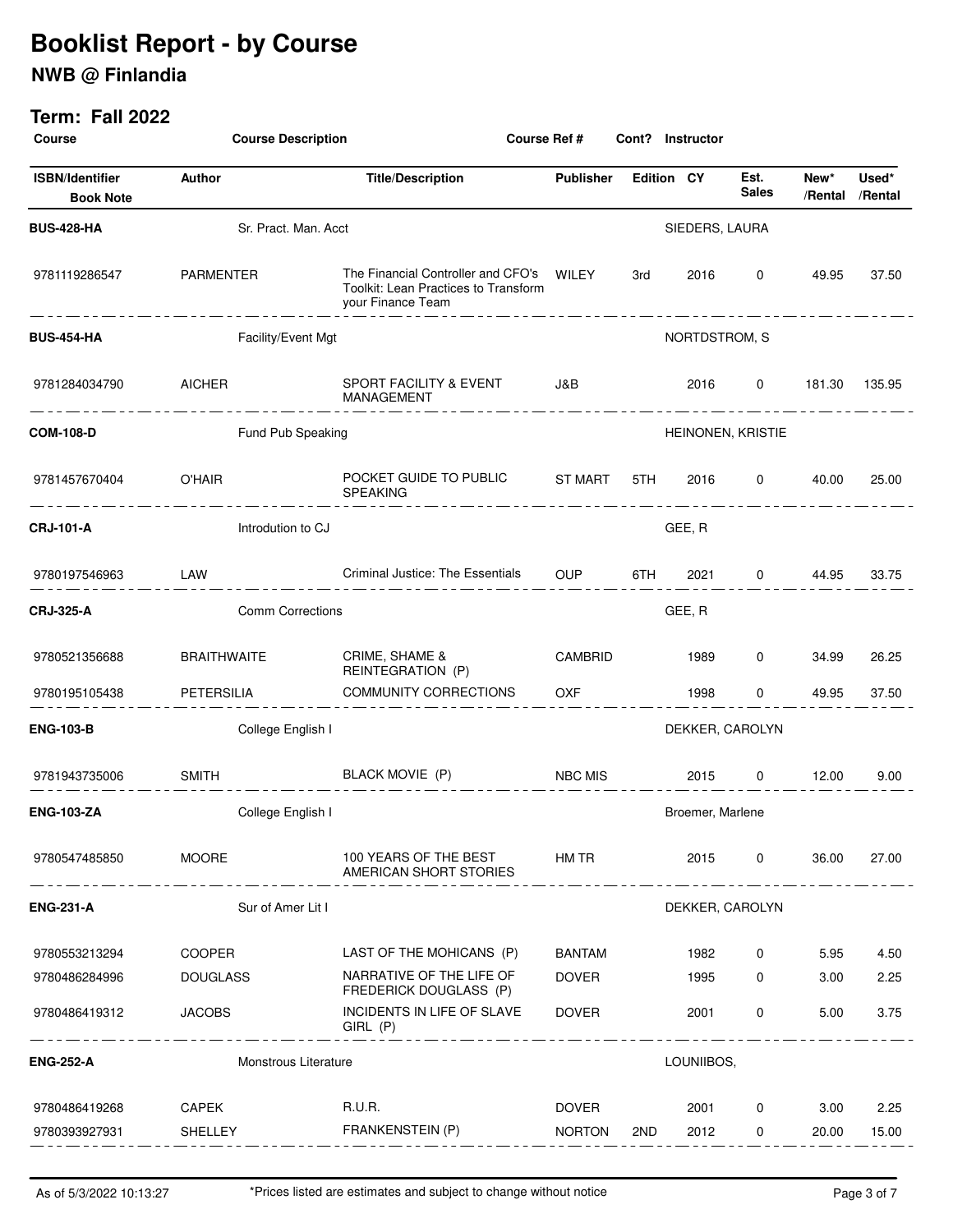## **NWB @ Finlandia**

| <b>Course</b>                              |                                     | <b>Course Description</b><br>Course Ref #<br>Cont? Instructor |                                               |                   |               |                      |                 |                  |
|--------------------------------------------|-------------------------------------|---------------------------------------------------------------|-----------------------------------------------|-------------------|---------------|----------------------|-----------------|------------------|
| <b>ISBN/Identifier</b><br><b>Book Note</b> | Author                              | <b>Title/Description</b>                                      | <b>Publisher</b>                              | <b>Edition CY</b> |               | Est.<br><b>Sales</b> | New*<br>/Rental | Used*<br>/Rental |
| <b>ENG-340-A</b>                           | <b>Authors Series</b>               |                                                               |                                               |                   | LOUNIIBOS.    |                      |                 |                  |
| 9780451524935                              | ORWELL                              | 1984 (RACK SIZE) (P)                                          | <b>NAL</b>                                    |                   | 1977 —        | $\mathbf{0}$         | 9.99            | 7.50             |
| 9780156701761                              | ORWELL<br>_________________________ | ORWELL READER (INTRO:<br>ROVERE)                              | <b>HARCOUR</b>                                |                   | 1961 — 19     | $\mathbf{0}$         | 17.95           | 13.50            |
| <b>HIS-103-A</b>                           | History of Art I                    |                                                               |                                               |                   | VANDEVILLE, D |                      |                 |                  |
| 9780133789737                              | <b>STOKSTAD</b>                     | ART: BRIEF HISTORY (LOOSE<br>PGS)                             | PEARSON 6TH                                   |                   | 2016          | 0                    | 127.35          | 95.50            |
| 9780133843750                              | STOKSTAD                            | ART: BRIEF HISTORY (W/OUT<br>MYARTLAB ACCESS CODE) (P)        | PEARSON 6TH                                   |                   | 2016          | $\mathbf 0$          | 179.20          | 98.00            |
| <b>HIS-211-A</b>                           | Hist. of US to 1865                 |                                                               | -- <del>-----------------</del><br>KNOBLAUCH, |                   |               |                      |                 |                  |
| 9781319105976                              | <b>BROWN</b>                        | GOING TO THE SOURCE VOL 1:<br><b>TO 1877</b>                  | ST MART 5                                     |                   | 2020          | 0                    | 109.35          | 82.00            |
| 9780807848777                              | <b>DUNN</b>                         | SUGAR & SLAVES W/NEW<br><b>FOREWORD</b>                       | N CAROL                                       |                   | 190           | 0                    | 50.00           | 37.50            |
| 9781250234582                              | FREEMAN                             | FIELD OF BLOOD                                                | FARRAR                                        |                   | 2018          | $\mathbf{0}$         | 20.00           | 15.00            |
| HIS-303-A                                  | History of Art III                  |                                                               | CONT VANDEVILLE, D                            |                   |               |                      |                 |                  |
| 9780131934795                              | FINEBERG ART SINCE 1940 (P)         | <b>Example 19 PH</b>                                          |                                               | 3RD               |               | 2011 0               |                 | 166.65 120.00    |
| <b>HIS-320-A</b>                           | Rise of American Capitalism         |                                                               | KNOBLAUCH,                                    |                   |               |                      |                 |                  |
| 9780226734798                              | <b>FRIEDMAN</b>                     | CAPITALISM & FREEDOM (NEW<br>FOREWARD: APPELBAUM)             | <b>UCP</b>                                    |                   | 2020          | 0                    | 18.00           | 13.50            |
| 9780684862149                              | HEILBRONER                          | <b>WORLDLY PHILOSOPHERS</b><br>(NEWLY REV) (P)                | S&S                                           | 7TH               | 1999          | 0                    | 18.99           | 14.25            |
| 9780809016358                              | <b>JOHNSON</b>                      | SHOPKEEPER'S MILLENNIUM<br>$(25TH ANNIV ED)$ $(P)$            | HILL                                          |                   | 2004          | 0                    | 16.95           | 12.75            |
| 9781469630656                              | LIVINGSTON                          | NO MORE WORK                                                  | <b>UONCP</b>                                  |                   | 2016          | 0                    | 24.00           | 18.00            |
| <b>HIS-407-A</b>                           | Historiography                      |                                                               |                                               |                   | KNOBLAUCH,    |                      |                 |                  |
| 9780393312867                              | APPLEBY, JOYCE                      | Telling the Truth About History                               | <b>NORTON</b>                                 |                   | 0             | 0                    | 23.95           | 18.00            |
| 9780465012749                              | <b>DARNTON</b>                      | GREAT CAT MASSACRE (P)                                        | <b>BASIC</b>                                  |                   | 1984          | 0                    | 18.99           | 14.25            |
| 9780195171570                              | <b>GADDIS</b>                       | LANDSCAPE OF HISTORY (P)                                      | <b>OXF</b>                                    |                   | 2002          | 0                    | 15.95           | 12.00            |
| 9781586484453                              | <b>HOFFER</b>                       | PAST IMPERFECT (REV AND<br>$UPD)$ $(P)$                       | <b>PERSEUS</b>                                |                   | 2007          | 0                    | 17.99           | 13.50            |
| 9780807080535                              | <b>TROUILLOT</b>                    | SILENCING THE PAST (P)                                        | <b>BEACON</b>                                 | 20TH              | 2015          | 0                    | 20.00           | 15.00            |
| <b>HSC-112Z-A</b>                          | <b>Medical Terminology</b>          |                                                               |                                               |                   |               | RAJALA-HALSEY, The   |                 |                  |
| 9780803658677                              | <b>GYLYS</b>                        | MEDICAL TERMINOLOGY<br>SYSTEMS (W/ACCESS CODE)                | <b>DAVIS</b>                                  | 8TH               | 2017          | 0                    | 94.95           | 71.25            |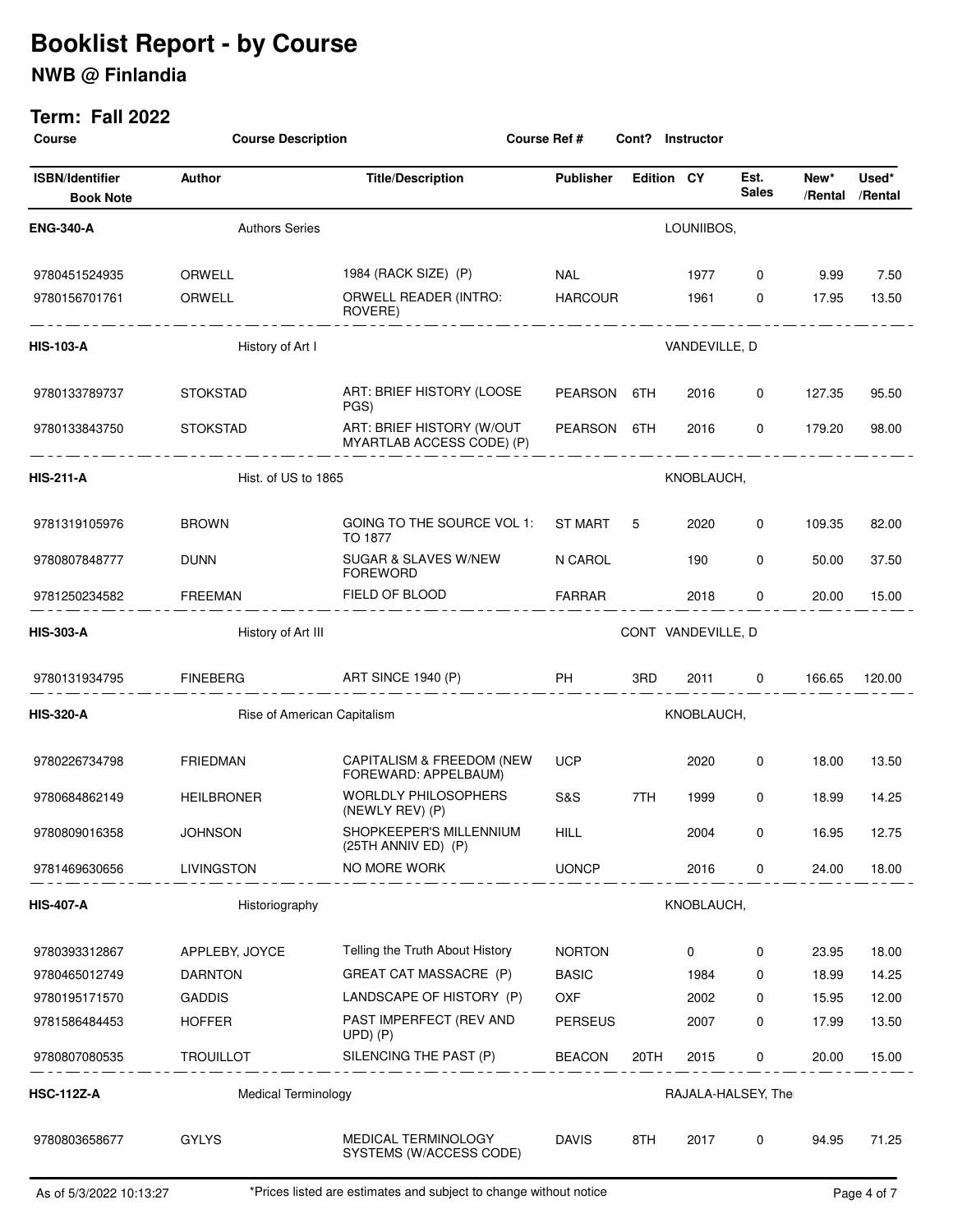## **NWB @ Finlandia**

| <b>Course</b>                              |                            | <b>Course Description</b><br><b>Course Ref#</b>                                                    |                    |                   | Cont? Instructor |                          |        |                          |
|--------------------------------------------|----------------------------|----------------------------------------------------------------------------------------------------|--------------------|-------------------|------------------|--------------------------|--------|--------------------------|
| <b>ISBN/Identifier</b><br><b>Book Note</b> | Author                     | <b>Title/Description</b>                                                                           | <b>Publisher</b>   | <b>Edition CY</b> |                  | Est.<br><b>Sales</b>     | New*   | Used*<br>/Rental /Rental |
| <b>HSC-112Z-A</b>                          | <b>Medical Terminology</b> |                                                                                                    |                    |                   |                  | RAJALA-HALSEY, The       |        |                          |
| 9780803661127                              | GYLYS, BARABAR             | Medical Language Lab for Medical<br>Terminology Systems (ACCESS<br>CARD)<br>---------------------- | FADAV              | 8th               | 2017             | $\mathbf{0}$             | 72.95  |                          |
| <b>HSC-200-A</b>                           | Nutrition & Health         |                                                                                                    |                    |                   | THERRIAN, J      |                          |        |                          |
| 9780323529716                              | SCHLENKER                  | WILLIAMS' ESSENTIALS OF<br>NUTRITION & DIET THERAPY (P)                                            | ELSEVIE 12TH       |                   | 2019             | $\mathbf{0}$<br><u>.</u> | 92.95  | 69.75                    |
| <b>HSC-260-A</b>                           | <b>Path Conditions</b>     |                                                                                                    |                    | Dowling, Sami     |                  |                          |        |                          |
| 9781496398246                              | <b>JACOBS</b>              | PATHOPHYSIOLOGY MADE LIPP<br>INCREDIBLE EASY! (REV) (P)                                            |                    | 6TH               | 2018             | $\overline{0}$           | 57.99  | 43.50                    |
| <b>NUR-204-A</b>                           | <b>Intro Nurs Practice</b> |                                                                                                    | RAJALA-HALSEY, The |                   |                  |                          |        |                          |
| 9781719643078                              | <b>DOENGES</b>             | NURSE'S POCKET GUIDE<br>(W/NEW ACCESS CODE)                                                        | <b>DAVIS</b>       | 16                | 2022             | 0                        | 57.55  | 43.20                    |
| 9781719642071                              | <b>TREAS</b>               | <b>BASIC NURSING</b>                                                                               | <b>DAVIS</b>       | 3                 | 2021             | 0                        | 213.30 | 160.00                   |
| 9781719646406                              | VALLERAND, APRI            | Davis's Drug Guide for Nurses                                                                      | <b>FADAV</b>       | 18                | 2022             | $\Omega$                 | 52.95  | 39.75                    |
| <b>NUR-312-ZA</b>                          | Nursing Theory             |                                                                                                    | SULLIVAN, Lori     |                   |                  |                          |        |                          |
| 9781719643078                              | <b>DOENGES</b>             | NURSE'S POCKET GUIDE<br>(W/NEW ACCESS CODE)                                                        | <b>DAVIS</b>       | 16                | 2022             | 0                        | 57.55  | 43.20                    |
| 9789970001507                              | <b>MASTERS</b>             | NURSING THEORIES (TEXT<br>ONLY) (P)                                                                | <b>JONES</b>       | 2ND               | 2015             | 0                        | 88.50  | 66.40                    |
| 9781284048353                              | <b>MASTERS</b>             | NURSING THEORIES (W/BINDIN<br>ACCESS CODE) (P)                                                     | J&B                | 2ND               | 2015             | 0                        | 123.95 | 93.00                    |
| <b>NUR-343Z-A</b>                          | <b>Transition Prof Nsg</b> |                                                                                                    |                    |                   | SULLIVAN, Lori   |                          |        |                          |
| 9781433832161                              | AMER PSYCH ASS             | PUBLICATION MANUAL                                                                                 | APA                | 7                 | 2019             | 0                        | 31.99  | 24.00                    |
| 9780133801316                              | <b>BLAIS</b>               | PROFESSIONAL NURSING<br><b>PRACTICE</b>                                                            | PEARSON 7          |                   | 2016             | $\mathbf 0$              | 106.65 | 80.00                    |
| <b>NUR-404-A</b>                           | <b>Issues Prof Nursing</b> |                                                                                                    | __ _ _ __ _ _ _    |                   | SULLIVAN, Lori   |                          |        |                          |
| 9780323554206                              | CHERRY                     | CONTEMPORARY NURSING                                                                               | ELSEVIE            | 8                 | 2019             | 0                        | 80.95  | 60.75                    |
| 9781937163129                              | <b>GUTKIND</b>             | I WASN'T STRONG LIKE THIS<br>WHEN I STARTED OUT (P)                                                | <b>NBC MIS</b>     |                   | 2013             | $\mathbf 0$              | 15.95  | 12.00                    |
| <b>NUR-460Z-A</b>                          | Nsg Capstone for RN        |                                                                                                    |                    |                   | SULLIVAN, Lori   |                          |        |                          |
| 9781433832161                              | AMER PSYCH ASS             | PUBLICATION MANUAL                                                                                 | APA                | $\overline{7}$    | 2019             | 0                        | 31.99  | 24.00                    |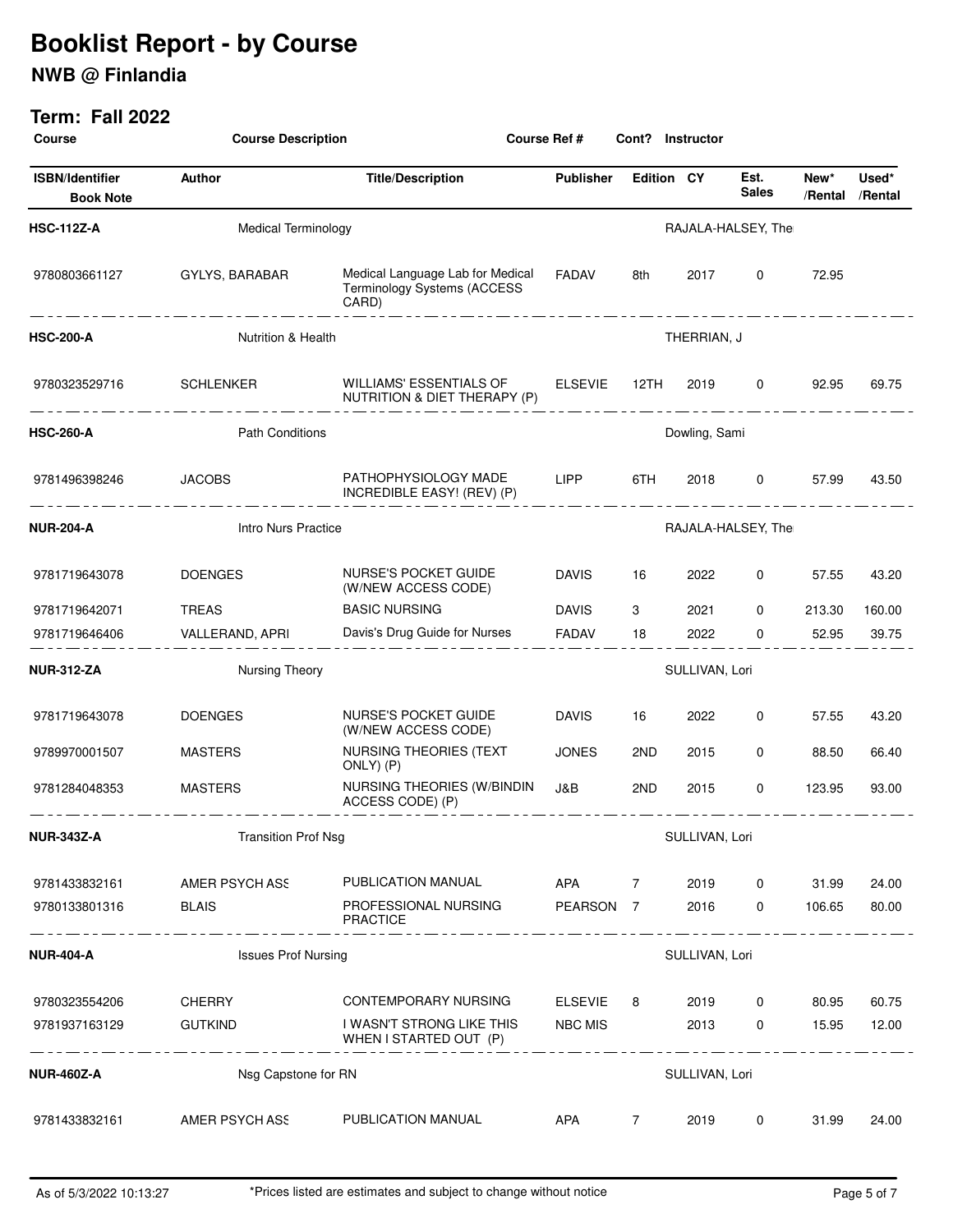## **NWB @ Finlandia**

| <b>Course</b>                              | <b>Course Description</b><br>Course Ref # |                                                                                             |                    | Cont? Instructor  |                   |                      |        |                          |
|--------------------------------------------|-------------------------------------------|---------------------------------------------------------------------------------------------|--------------------|-------------------|-------------------|----------------------|--------|--------------------------|
| <b>ISBN/Identifier</b><br><b>Book Note</b> | Author                                    | <b>Title/Description</b>                                                                    | <b>Publisher</b>   | <b>Edition CY</b> |                   | Est.<br><b>Sales</b> | New*   | Used*<br>/Rental /Rental |
| <b>NUR-460Z-A</b>                          | Nsg Capstone for RN                       |                                                                                             |                    |                   | SULLIVAN, Lori    |                      |        |                          |
| 9781948057875                              | DANG, DEBORAH                             | Johns Hopkins Nursing<br>Evidence-Based Practice for Nurses<br>and Healthcare Professionals | RITTN              | 4                 | 2021              | $\mathbf 0$          | 59.95  | 45.00                    |
| <b>PHL-212-A</b>                           | Ethics-Class. Theor.                      |                                                                                             |                    |                   | Naasko, B         |                      |        |                          |
| 9780872201668                              | KANT                                      | GROUNDING FOR METAPHYSICS HACKETT<br>OF MORALS (3RD) (TRANS:<br>ELLINGTON)                  |                    |                   | 1993              | 0                    | 16.00  | 12.00                    |
| 9780812977783                              | <b>MARINO</b>                             | ETHICS (P)                                                                                  | RANDOM             |                   | 2010              | $\mathbf{0}$         | 20.00  | 15.00                    |
| <b>PSY-101Z-ZA</b>                         | General Psychology                        |                                                                                             |                    |                   | GRIFFITH, L       |                      |        |                          |
| 9781464106033                              | <b>SCHACTER</b>                           | PSYCHOLOGY (W/OUT<br>PSYCHPORTAL ACCESS CARD)                                               | WORTH              | 3RD               | 2014              | $\overline{0}$       | 150.00 | 30.00                    |
| <b>PSY-265-HA</b>                          | Developmental Psych                       |                                                                                             | <b>GRIFFITH, L</b> |                   |                   |                      |        |                          |
| 9780134419701                              | <b>BERK</b><br>--------------             | EXPLORING LIFESPAN<br>DEVELOPMENT (W/OUT ACCESS<br>CARD)                                    | PEARSON 4          |                   | 2018              | 0                    | 180.00 | 130.00                   |
| <b>PTA-200-A</b>                           | <b>Functional Anatomy</b>                 |                                                                                             |                    |                   | Thurmond, Melanie |                      |        |                          |
| 9780998785066                              | <b>BIEL</b>                               | TRAIL GUIDE TO THE BODY                                                                     | BOOKS D            | 6                 | 2019              | 0                    | 72.95  | 54.75                    |
| 9780323544986                              | <b>MANSFIELD</b>                          | ESSEN OF KINESIOLOGY FOR<br>THE PHYSICAL THERAPIST<br>ASSISTAN (P)                          | <b>ELSEVIE</b>     | 3RD               | 2019              | $\Omega$             | 69.95  | 52.50                    |
| <b>REL-200-A</b>                           | Intro to the Bible                        |                                                                                             | JOHNSON, R         |                   |                   |                      |        |                          |
| 9780060786847                              | <b>BIBLE</b>                              | HARPERCOLLINS STUDY BIBLE: HARP/CO<br>NRSV (FULLY REV & UPD) (P)                            |                    |                   | 2006              | $\mathbf 0$          | 34.99  | 26.25                    |
| <b>REL-204-A</b>                           | <b>World Religions</b>                    |                                                                                             |                    |                   | Semmler Smith, S  |                      |        |                          |
| 9780393421958                              | PROTHERO, STEF                            | Religion Matters (online learning<br>access)                                                | <b>NORTON</b>      |                   | 2020              | 0                    | 48.00  |                          |
| 9780807014455                              | STEDMAN                                   | <b>FAITHEIST</b>                                                                            | <b>BEACON</b>      |                   | 2012              | 0                    | 16.00  | 12.00                    |
| SOC-101-A                                  | Gen Sociology                             |                                                                                             |                    |                   | REAY, MICHAEL     |                      |        |                          |
| 9780134205588                              | HENSLIN                                   | ESSEN OF SOCIOLOGY (P) PEARSON 12TH                                                         |                    |                   |                   | 2017 0               | 142.50 | 99.00                    |
| SOC-205-A                                  | Juvenile Delinquency                      |                                                                                             |                    |                   | GEE, R            |                      |        |                          |
| 9781620973424                              | <b>MORRIS</b>                             | PUSHOUT (P)                                                                                 | NEW PRE            |                   | 2018              | $\mathbf{0}$         | 18.95  | 14.25                    |